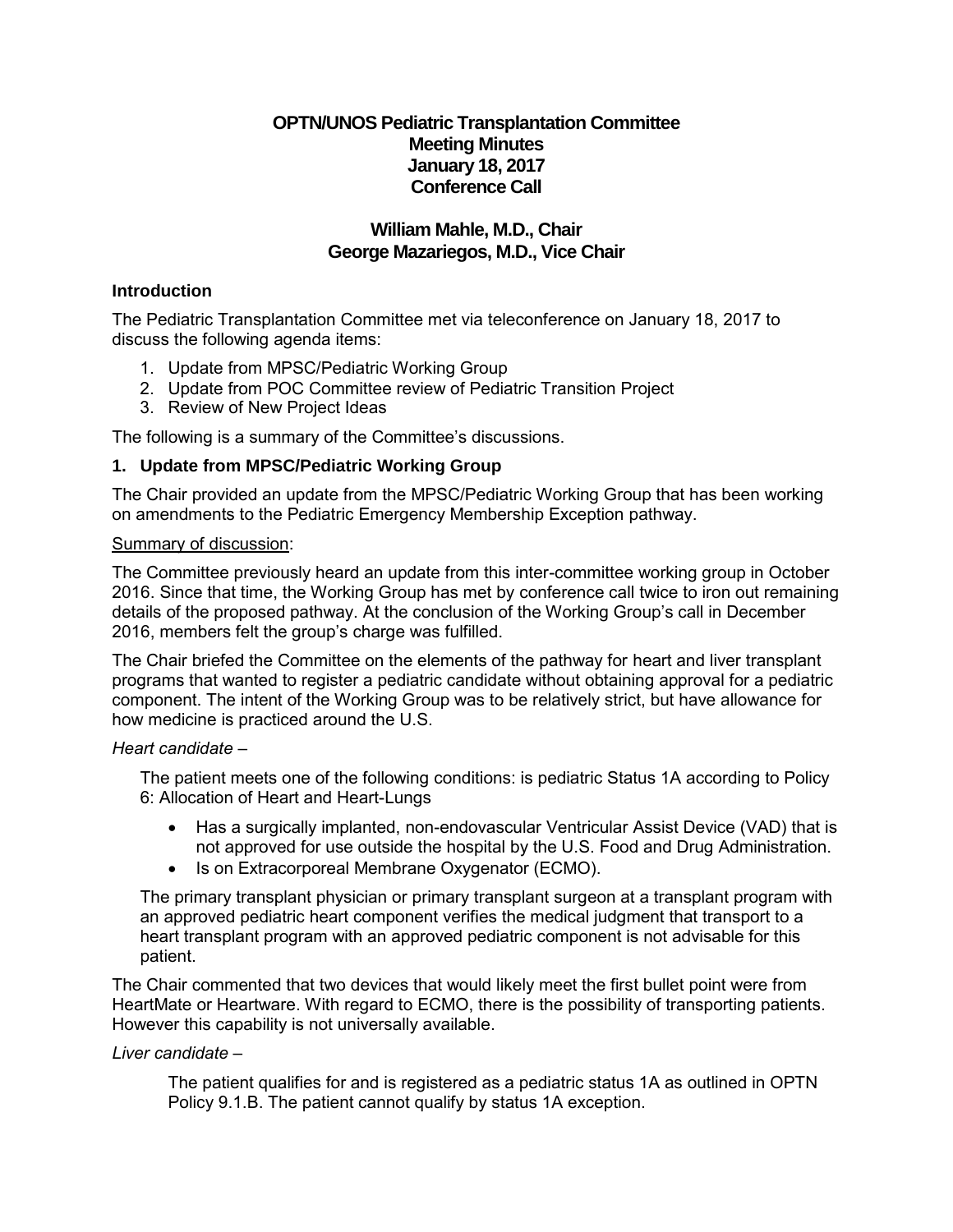The primary transplant physician or primary transplant surgeon at a transplant program with an active pediatric liver component agrees that it is not medically advisable to transport this patient to a liver transplant program with an approved pediatric component.

# *For both pediatric heart and liver transplant candidates:*

If the candidate no longer meets these criteria, the transplant program must remove the candidate from the wait list within 24 hours and may not transplant the candidate. The transplant program must provide information to the candidate on transfer to a transplant program with an approved pediatric component. If requested, the transplant program must assist the candidate with transfer.

The Chair then profiled a graphic to illustrate the handling process for the Committee. After sharing this profile, the Chair reviewed the project timeline with the Committee with the following target dates:

- Discussion with Liver & Intestine, and Thoracic Committees in March/April 2017
- Consideration for public comment on April 21, 2017
- Public comment on July 31, 2017
- Post-public comment review in October 2017
- **Board consideration on December 4, 2017**

The Chair commented that he feels this project has been progressing quite well. Members of the Committee were in general agreement with the progress to-date.

### Next steps:

 The Committee will review specific bylaw language for the Pediatric Emergency Membership Exception pathway during the next conference call on February 15, 2016.

# **2. Update from POC Committee review of Pediatric Transition Project**

The Vice Chair updated the Committee on the discussions from the OPTN/UNOS Policy Oversight Committee (POC) call earlier in the day.

# Summary of discussion:

This new project has been in development since the fall of 2016. In December 2016, the Committee felt this project was appropriately developed (problem statement, alignment with strategic plan, and high-level solution) and unanimously supported consideration by the POC. The POC met by conference call today and discussed this project. Comments that came up in the POC discussions were favorable. The Vice Chair indicated that some questions about what were the *real* issues…was this an operational issue or an outcomes issue? The Vice Chair explained that understanding transplant outcomes is challenged by the logistical issues faced by recipients. The POC concurred with the Working Group's assessment that this project was in alignment with Goal III of the OPTN Strategic Plan and unanimously approved the project. This is a key first-step for this project. A subsequent review by the OPTN/UNOS Executive Committee will take place on January 19, 2017. If approved by this body, the Committee will have formal approval to begin further work on the project.

UNOS staff echoed the Vice Chair's comments about the sequential review by the Executive Committee. Further, UNOS staff advised the Committee to diligently consider collaboration with stakeholders in two distinct groups; 1) those critical stakeholders during the development of the proposal, and 2) those interested stakeholders whose comments should be sought during public comment.

# Next steps: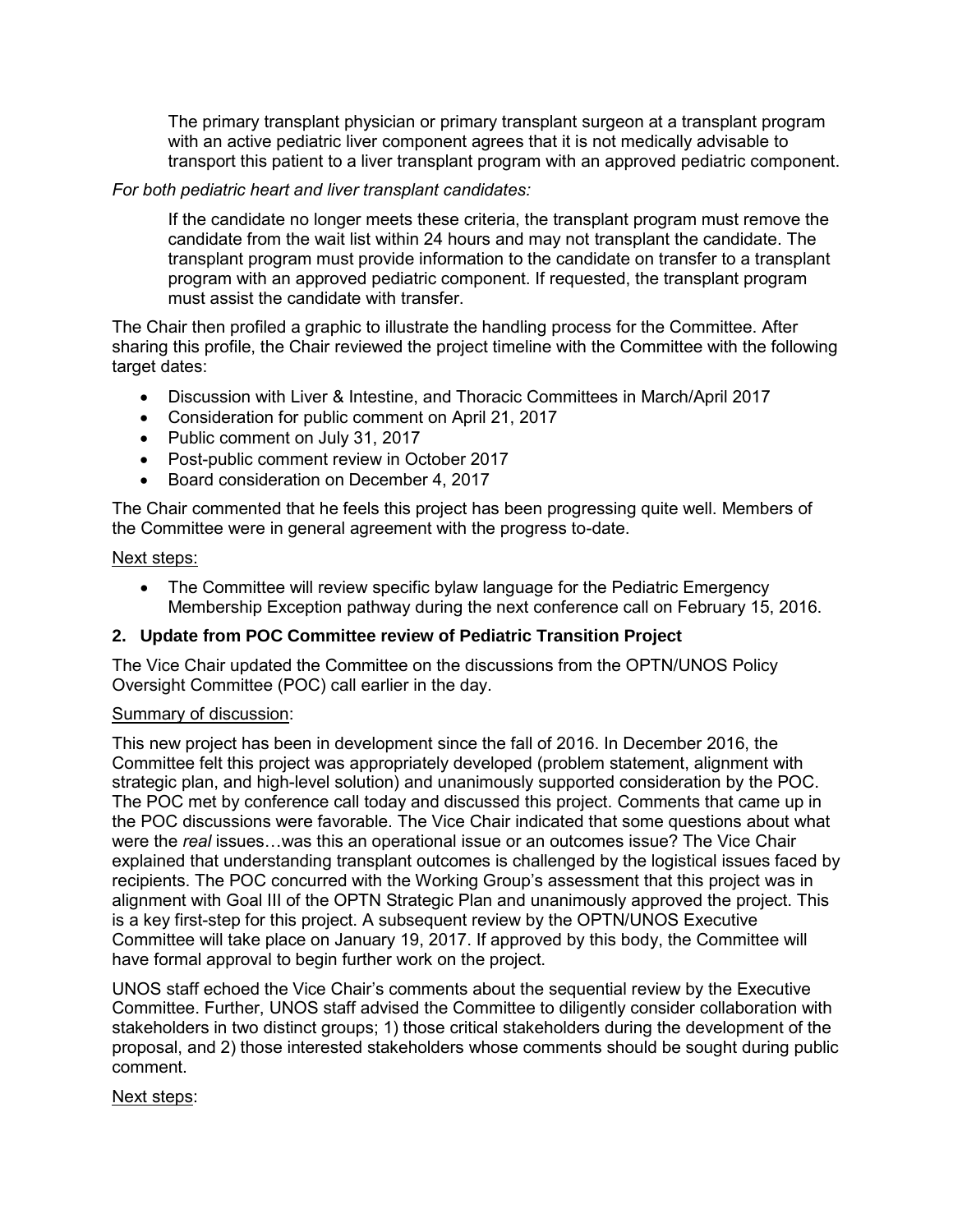Conference calls will be held with the Transition Working Group in the coming months. The Chair of the Working Group will update the Committee as the proposal progresses.

The Chair segued to a discussion on the catalog of potential projects.

### **3. Review of New Project Ideas**

#### Summary of discussion:

The Chair shared that it was important for the Committee to always consider new project ideas and reviewing the current project catalog to ensure relevancy. He briefly profiled the concepts for project ideas for the Committee. The list has been developed over time with the last brainstorming session coordinated in 2016.

The Committee had a discussion on two project ideas:

# *Promoting Living Donation*

The Committee felt it was important to promote living donation to pediatric candidates. A prior review of data in March 2016 noted declines historically in living liver and kidney donation to pediatric candidates. Members of the Committee mentioned the role of altruistic organ donation and the potential for collaboration with the Ethics Committee on a white paper. One member agreed this was important, noting that a sensitive approach should be advised. It was her opinion that transplant programs could sensitively and diligently explore this manner of donation. This effort would be a nice complement to ongoing public discussions on altruistic organ donation.

A member mentioned that obtaining data to help describe the problem would inform future discussions for the Committee. Other members shared support for the comment and one asked, is there data on pediatric transplant outcomes who have been transplanted from living donors? Despite the lengthy discussions historically, there is little understanding *why* living donation to pediatric candidates has declined. An off-shoot of this project could be *why* there have been declines in living donation, especially to children. If the Committee is able to understand *why*, they can better develop strategies to solve the problem. Other members verbalized their support for the comments and asked if data could be obtained on the current utilization of living donor organs in pediatric candidates.

The Committee also discussed the need to message this project carefully, that a "way to help sick children" could be one consideration. The Vice Chair agreed, noting this idea could synchronize with the current on-hold liver project. Further, he did feel there was a substantive amount of work here to be a stand-alone project.

The consensus of the Committee was this is an important issue. UNOS staff shared that caution needed to be exercised in this area. It was outside the scope of the OPTN to fully *promote* living donation. A different way of looking at this could be pursued, e.g.: the Living Donor Committee's project to Reduce Disincentives to Living Donation.

#### *Using Increased Risk Donor Organs*

The Chair commented that this project could be central to reducing waiting time and expanding the donor pool for pediatric transplant candidates. He asked the members on the call for their thoughts on the topic. One member commented that it may be challenging to ask the pediatric transplant community to consider using increased risk organs when some pediatric organs are declined for pediatric candidates, only to be successfully transplanted in an adult candidate. Similarly, it would be difficult to ask for more access for adult organs for pediatric candidates when organs from pediatric donors are not used in pediatric candidates. The Vice Chair agreed with these comments, noting there may be a need to address optimizing current donors before